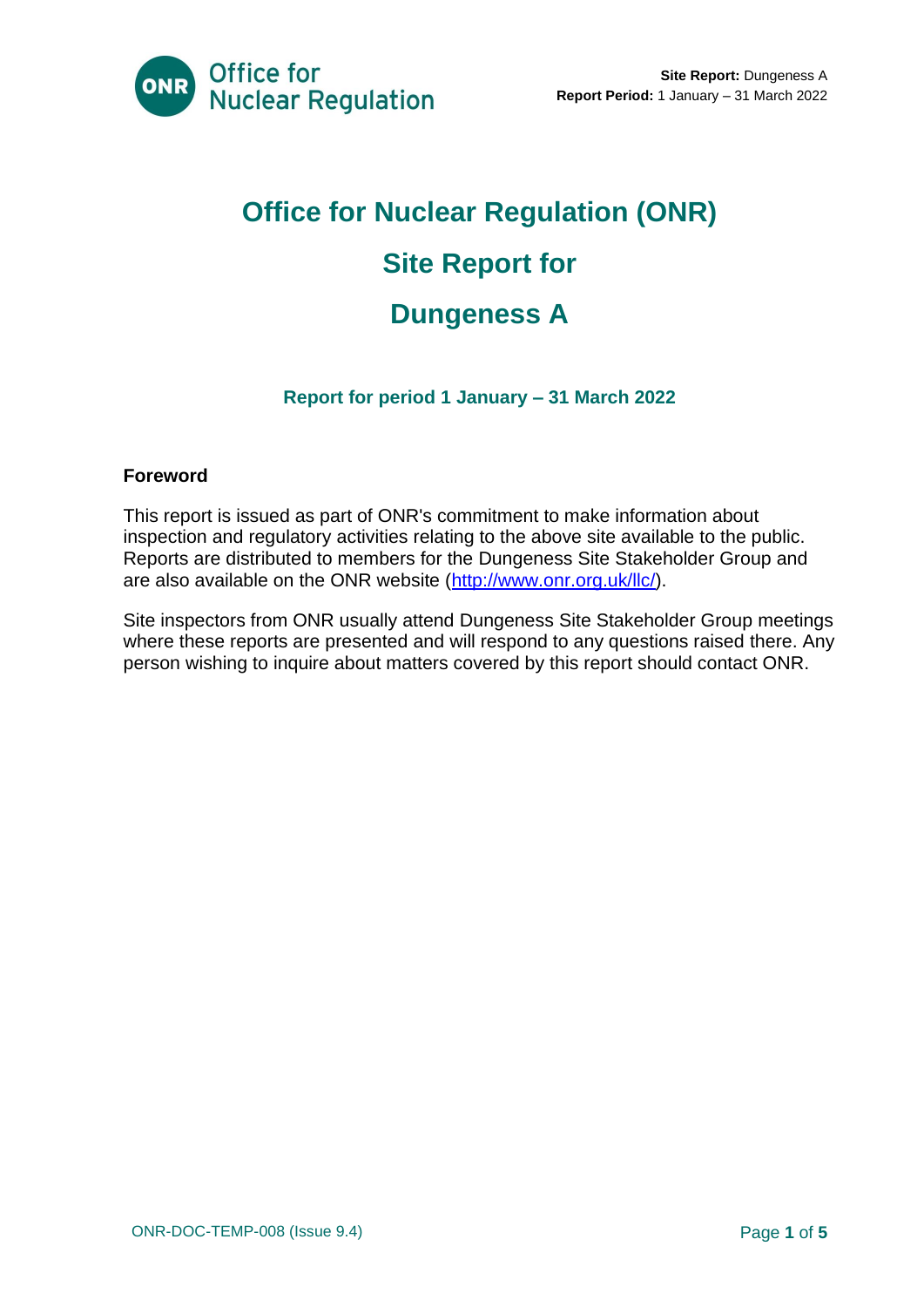

#### **Table of Contents**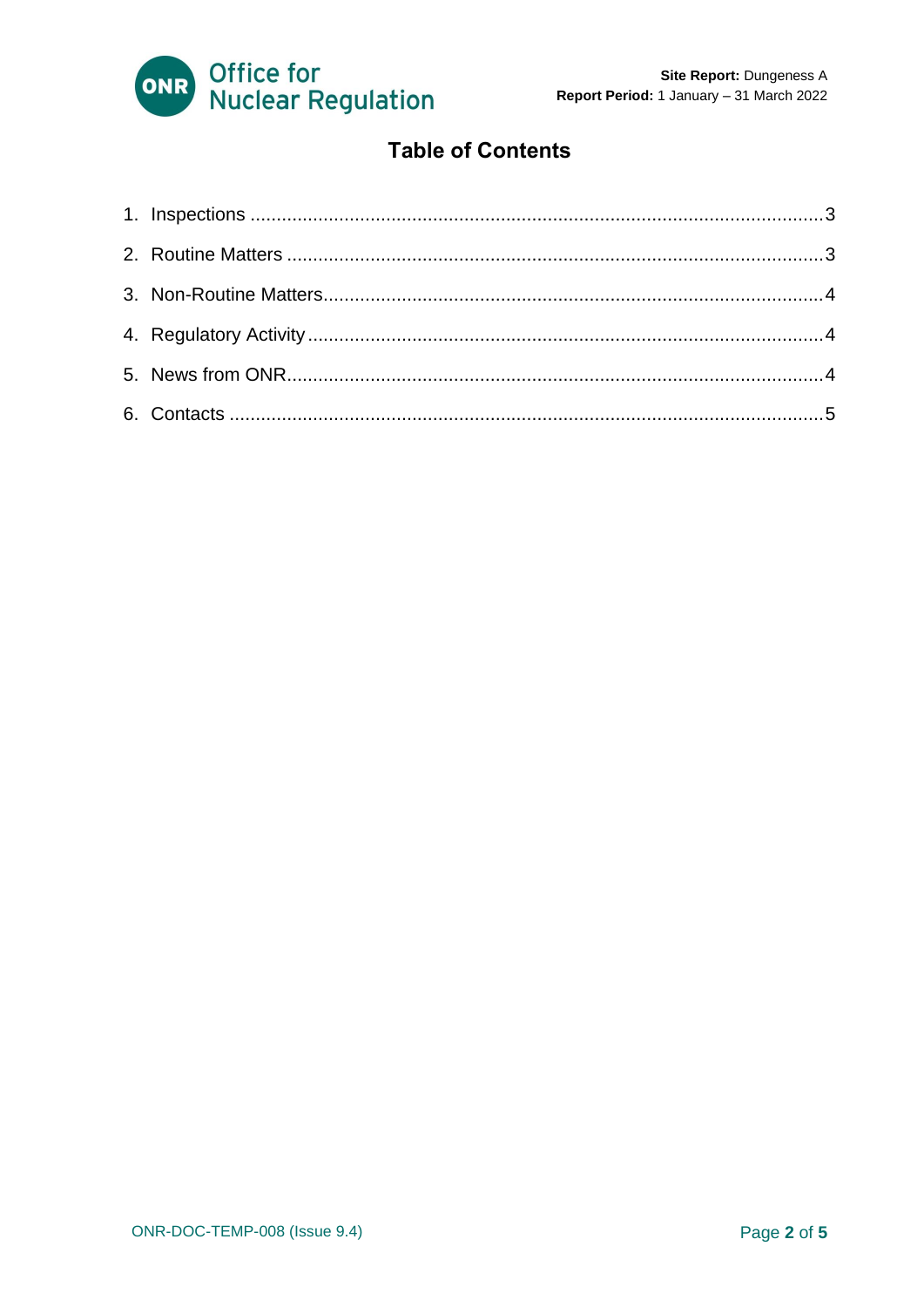

### <span id="page-2-0"></span>1. Inspections

#### 1.1. Dates of Inspection

The ONR site inspector made inspections on the following dates during the report period 1 January – 31 March 2022:

Licence Conditions 14 and 15 on 23 February.

### <span id="page-2-1"></span>2. Routine Matters

#### 2.1. Inspections

Inspections are undertaken as part of the process for monitoring compliance with:

- the conditions attached by ONR to the nuclear site licence granted under the Nuclear Installations Act 1965 (NIA65) (as amended);
- the Energy Act 2013;
- the Health and Safety at Work Act 1974 (HSWA74); and
- regulations made under HSWA74, for example the Ionising Radiations Regulations 2017 (IRR17) and the Management of Health and Safety at Work Regulations 1999 (MHSWR99).

The inspections entail monitoring the licensee's actions on the site in relation to incidents, operations, maintenance, projects, modifications, safety case changes and any other matters that may affect safety. The licensee is required to make and implement adequate arrangements under the conditions attached to the licence in order to ensure legal compliance. Inspections seek to judge both the adequacy of these arrangements and their implementation.

In this period, routine inspections of Dungeness A covered the following:

Licence Condition (LC) 14 – Safety documentation. This planned inspection examined the implementation of the site's arrangements for the production and assessment of safety cases. From the evidence seen the site inspector was satisfied that the arrangements are adequately implemented by suitably qualified and experienced persons. The inspection was rated as Green under the ONR inspection rating guide.

Licence condition (LC) 15 – Periodic review. This planned inspection briefly examined the site's arrangements for the periodic and systematic review and reassessment of safety cases. It was acknowledged that Magnox Ltd have proposed changes to the Company arrangements for LC 15, and until these changes have been formally implemented there was no benefit in inspecting any further. However, as the closure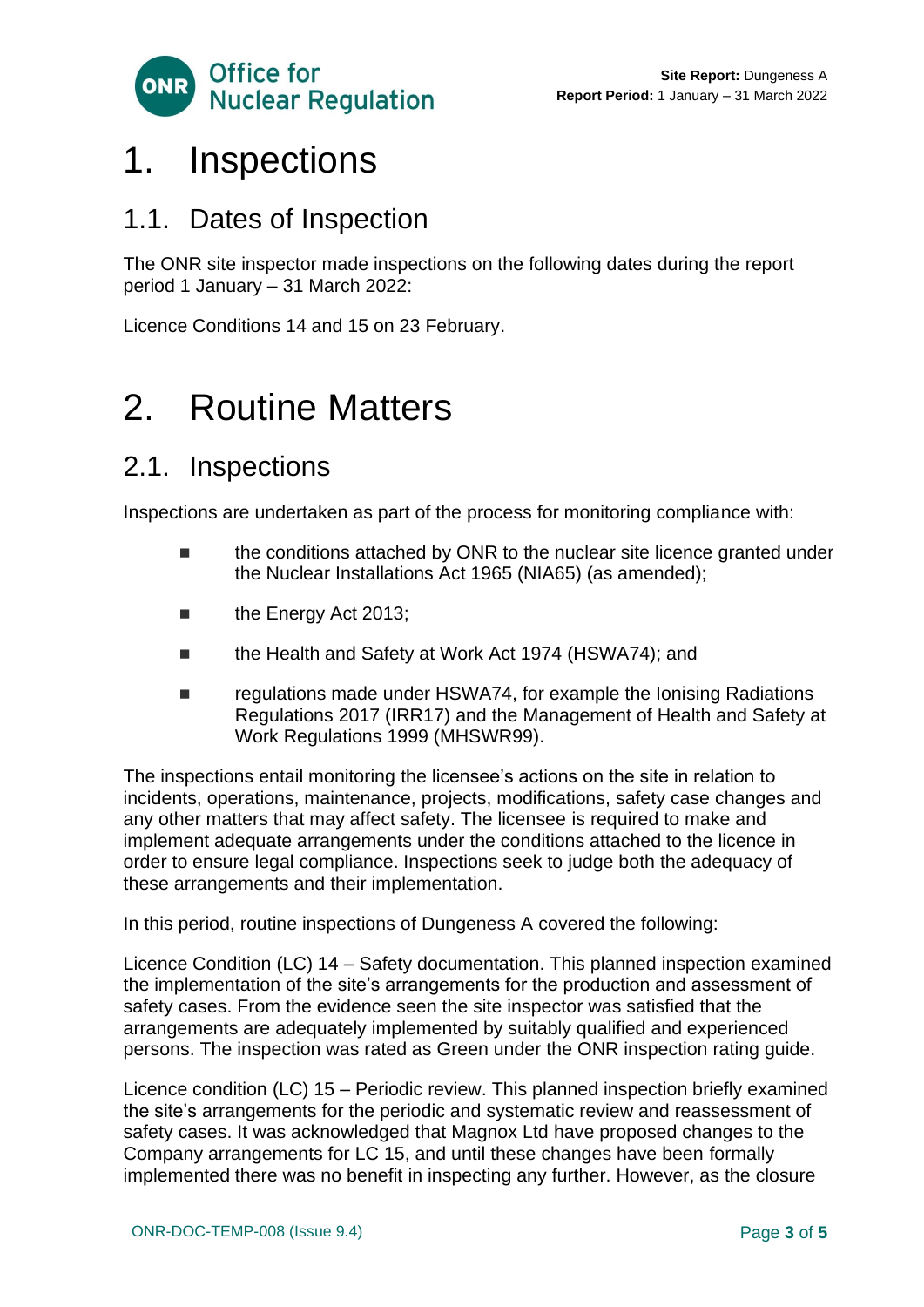

of all outstanding actions from the previous LC 15 periodic review has been achieved, the site inspector rated the inspection as Green under the ONR inspection rating guide.

Members of the public, who would like further information on ONR's inspection activities during the reporting period, can view site Intervention Reports at [www.onr.org.uk/intervention-records](http://www.onr.org.uk./intervention-records) on our website [www.onr.org.uk](http://www.onr.org.uk/). Should you have any queries regarding our inspection activities, please email [contact@onr.gov.uk.](mailto:contact@onr.gov.uk)

The site inspector accompanied an ONR civil engineering specialist inspector with specialist demolition experience to the site on a fact finding visit for the boiler removal project. Feedback was given to the Site Director at the end of the visit.

The site inspector also attended a special SSG meeting and meetings on site covering safety culture, vacancies and recruitment, boiler removal project, and the Magnox Ltd investigation into the recent storm damage of the reactor buildings.

## <span id="page-3-0"></span>3. Non-Routine Matters

Licensees are required to have arrangements to respond to non-routine matters and events. ONR inspectors judge the adequacy of the licensee's response, including actions taken to implement any necessary improvements.

There were no such matters or events of significance during the period.

# <span id="page-3-1"></span>4. Regulatory Activity

ONR may issue formal documents to ensure compliance with regulatory requirements. Under nuclear site licence conditions, ONR issues regulatory documents, which either permit an activity or require some form of action to be taken; these are usually collectively termed 'Licence Instruments' (LIs) but can take other forms. In addition, inspectors may take a range of enforcement actions, to include issuing an Enforcement Notice.

■ No LIs, Enforcement Notices or Enforcement letters were issued during this period.

# <span id="page-3-2"></span>5. News from ONR

For the latest news and information from the Office for Nuclear Regulation, please read and subscribe to our regular email newsletter 'ONR News' at [www.onr.org.uk/onrnews](http://www.onr.org.uk/onrnews)